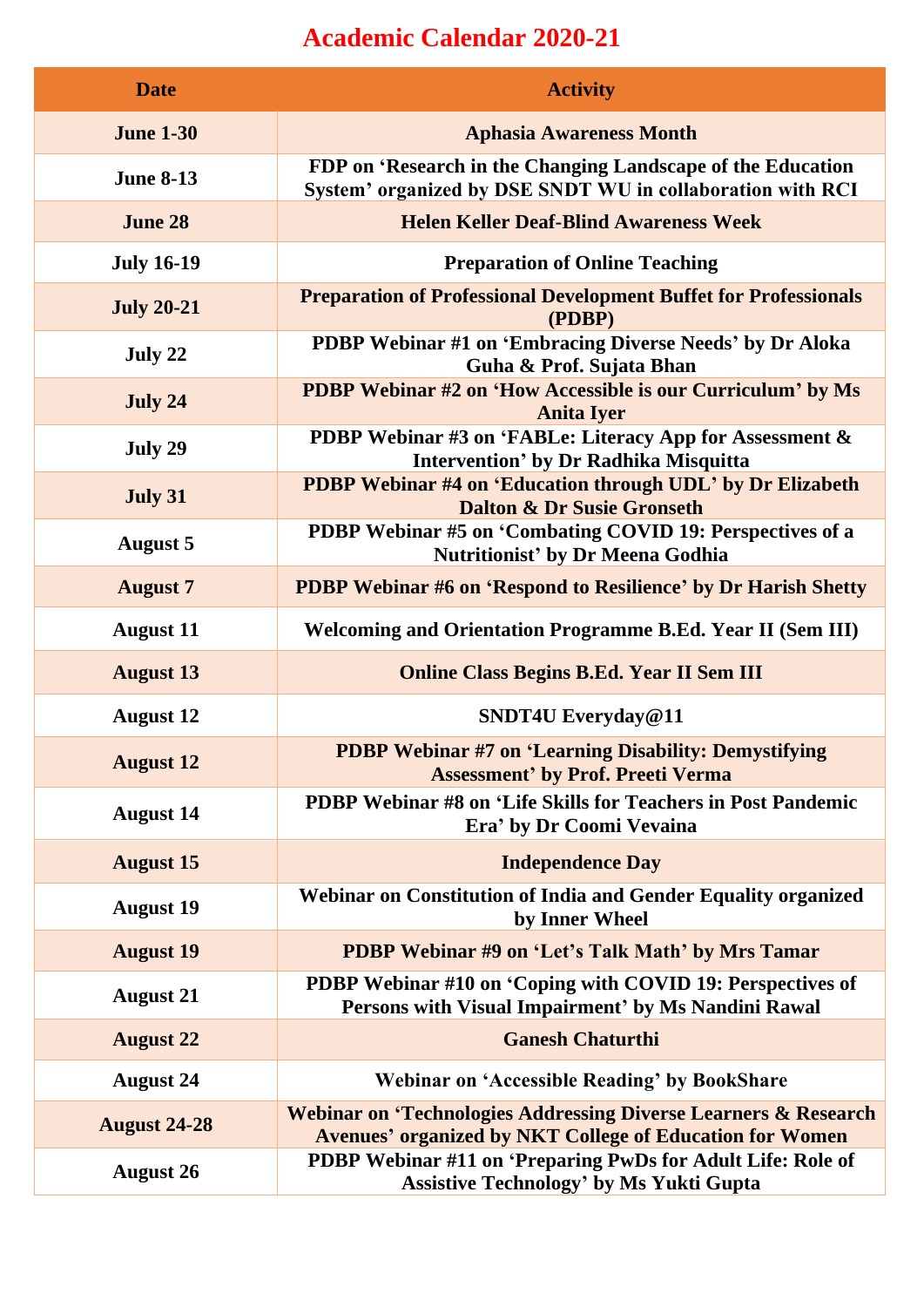| <b>August 28</b>      | PDBP Webinar #12 on 'Locked Up in the Lockdown: Managing<br><b>Behaviours' by Ms Betty Abraham</b>                         |
|-----------------------|----------------------------------------------------------------------------------------------------------------------------|
| <b>August 31</b>      | <b>Welcoming and Orientation Programme (PG Diploma in</b><br><b>Management of Learning Disabilities)</b>                   |
| <b>September 1</b>    | <b>Anant Chaturthi</b>                                                                                                     |
| September 2           | <b>Online Class begins (PG Diploma in Management of Learning</b><br><b>Disabilities</b> )                                  |
| <b>September 2</b>    | PDBP Webinar #13 on 'Parental Perspectives in Combating COVID<br>19' by Ms Sunanda Chakraborty                             |
| September 4           | PDBP Webinar #14 on 'Teacher Collaboration to Foster Student<br><b>Engagement' by Ms Rakhee Chhabria</b>                   |
| <b>September 8-11</b> | <b>National Webinar on 'Reflections on NEP 2020' organized by SNDT</b><br>WU                                               |
| <b>September 9</b>    | <b>PDBP Webinar #15 on 'I Make Me': Reflective Practice for</b><br><b>Professional Development by Ms Apoorva Panshikar</b> |
| <b>September 25</b>   | <b>Ek Bharat Shreshtha Bharat Activity</b>                                                                                 |
| September 28-30       | <b>Exam Preparation</b>                                                                                                    |
| October 1-31          | <b>LD Awareness Month</b>                                                                                                  |
| October 1-5           | Final Term Exam Sem II (PG Diploma in Management of Learning<br>Disability)                                                |
| <b>October 6</b>      | <b>World Cerebral Palsy Day</b>                                                                                            |
| <b>October 2</b>      | <b>Gandhi Jayanti</b>                                                                                                      |
| October 3-7           | <b>ATKT Exam B.Ed. Year I (Sem I)</b>                                                                                      |
| October 5-11          | <b>Dyslexia Week</b>                                                                                                       |
| October 6-8           | <b>ATKT Exam PG Diploma in Management of Learning Disability</b><br>(Sem I)                                                |
| <b>October 15</b>     | <b>White Cane Day</b>                                                                                                      |
| <b>October 23</b>     | Webinar on 'Irlen Syndrome- Level I' by Ms Tehnaz Ragi                                                                     |
| October 28-31         | Webinar on 'NEP 2020' organized by DSE SNDT WU                                                                             |
| November 6            | Workshop/Webinar on 'Irlen Syndrome-Level II' by Ms Tehnaz<br>Ragi                                                         |
| <b>November 7</b>     | Inauguration of 4 <sup>th</sup> batch of Certificate Course in Shadow Teaching                                             |
| November 10-30        | <b>Diwali Vacation</b>                                                                                                     |
| November 26           | <b>Thanksgiving</b>                                                                                                        |
| <b>December 3</b>     | <b>International Day of Persons with Disability</b>                                                                        |